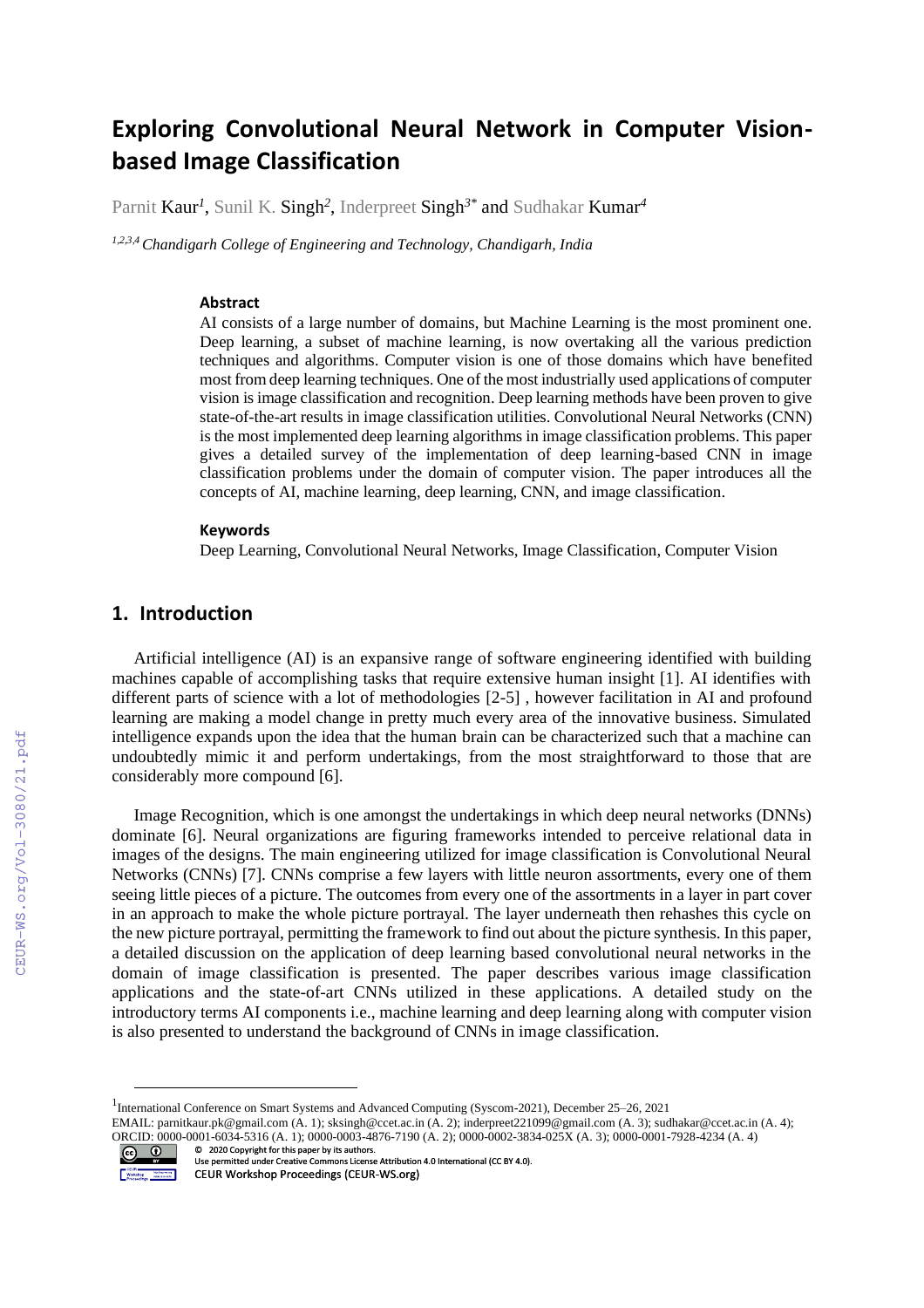The rest of the paper is structured as follows. Section. 2 outlines the Background of AI components (machine learning and deep learning) and the domain of computer vision. Detailed introduction of image classification is demonstrated in Section. 3. Section. 4 describes the Convolutional Neural Networks and its famous architecture. Section. 5. demonstrates the usage of CNN infamous image classification problems which includes traffic sign classification and plant species recognition. Finally, the challenges and future scope of image classification and CNNs are described in Section 6.

# **2. Background**

Explicit uses of AI incorporate normal language handling, master frameworks, discourse acknowledgment, and computer vision, ML is one of the most prominent subsets of AI. ML alludes to an AI framework that can self-learn depending on the calculation. Explicit uses of AI incorporate normal language handling, master frameworks, discourse acknowledgment, and computer vision, ML is one of the most prominent subsets of AI. ML alludes to an AI framework that can self-learn depending on the calculation. DL is an ML subset that is usually applied to massive informational collections.

# **2.1. Deep Learning**

Deep learning (DL) also comprehended as deep neural learning or deep neural network is a presentday and sparking field of ML. It is a subfield of machine learning, and its algorithms are enlightened by artificial neural networks. DL is an AI function that tries to imitate the workings of the mortal brain in processing data and creating configurations for utility in conclusion substance. Deep learning models have different layers which include the input layer, hidden dense layer, and finally the output layer. A basic deep learning model is shown in Fig. 1.



**Figure 1**: Deep learning model

DL is the utmost efficiency, supervised, period, and price-effective machine learning strategy. DL isn't a definite knowledge approach, but it sticks to multicolored procedures and geomorphology that may or may not be applicable for an immense speculum of complex issues. The method understands the explicative and differential features hierarchically [9]. DL methodologies have made an important enhancement with discernible accomplishment in an extensive diversity of operations with beneficial security tools. It's contemplated to be the stylish choice for finding and analyzing complex frames in high-dimensional data by employing a backpropagation algorithm [10].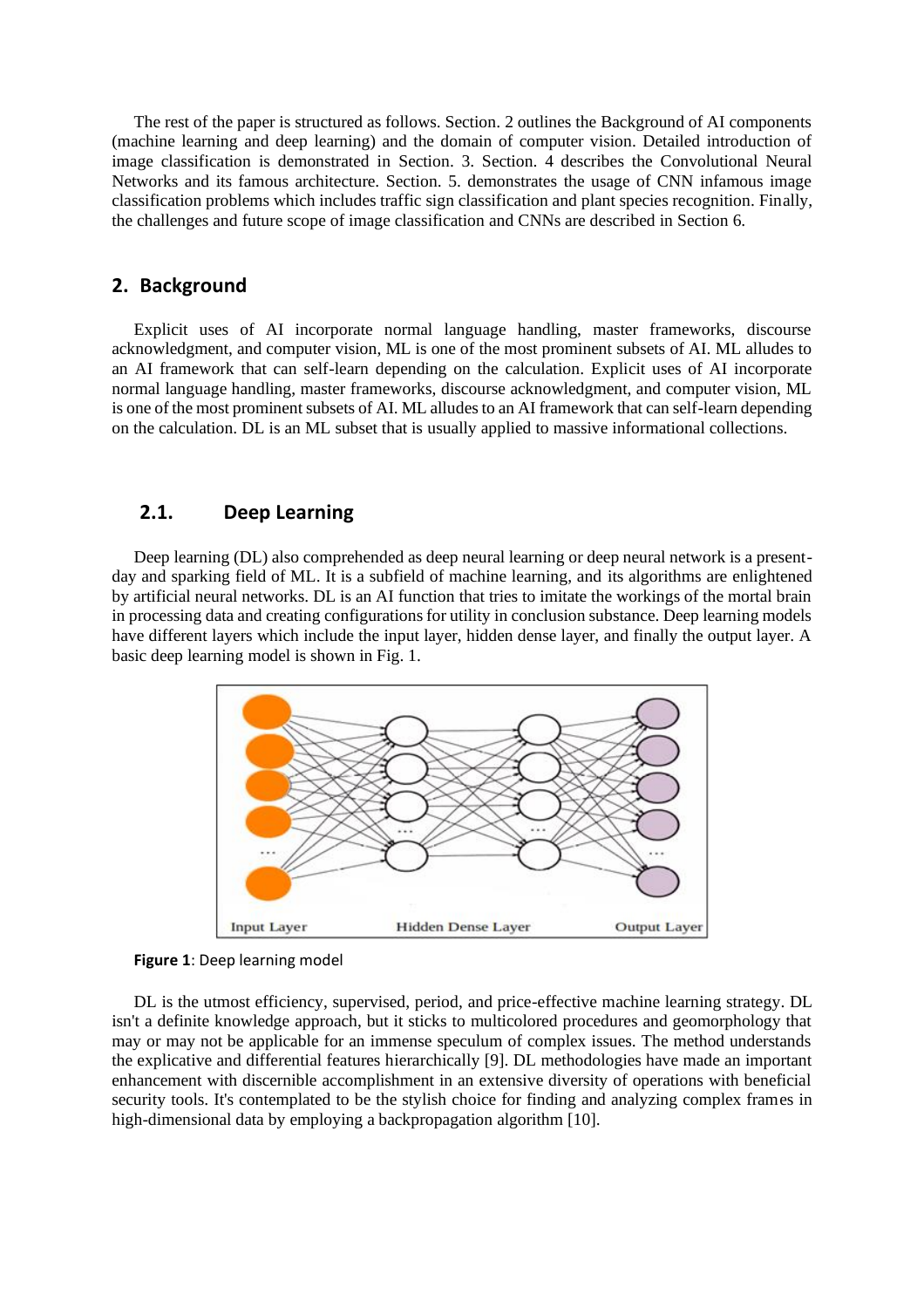# **2.2. Computer vision**

An interdisciplinary scientific extent that handles in what way computers can escalate great- echelon comprehension from digital images or tapes is computer vision. It understands and automates assignments that the earthborn visual system can do [11]. Computer vision assignments carry techniques for processing, dissecting, and concluding digital pictures, and stock of primary-dimensional data from the unaffected globe in the league to frame numerical or representative data, for the specimen in the arrangement of verdicts [12]. Comprehending this terrain means the transfiguration of graphic pictures into descriptions of the world that bring in common sense to study processions and can raise suitable ambition [13].

Computer vision permits us to check, bit by bit, that each piece is in its place, or toward the finish of the interaction, that the last get together is right. This application is valuable for the get-together of apparatus, hardware, electronic sheets, or pre-congregations with a ton of intricacy. There are numerous applications of computer vision, some of the major applications under consideration are as follows:

- Object Detection: Article recognition is a computational machine vision procedure that allows us to identify and detect objects in a picture or video. With this sort of recognizable proof and restriction, object recognition can be taken advantage of to include objects in a scene and determine and trace their exact areas, all while accurately marking them [14].
- Gesture Recognition: Gesture recognition is a sort of perceptual processing UI that allows computational machines to find and decipher human motions as orders [15]. The overall meaning of motion acknowledgment is the capacity of a computational machine to get motions and implement orders dependent on those motions.
- Image Classification: Image classification is one of those computer vision applications which is of very high industrial importance [16]. Image Classification is the essential space, wherein profound neural organizations assume the main part in picture examination. The picture arrangement acknowledges the given information pictures and delivers yield characterization for distinguishing if the illness is available [17]. The characterization cycle plans to classify every pixel in an advanced picture into one of a few land cover classes, or "topics". This arranged data can be applied to make effective aides of the land cover present in an image. Consistently, multispectral data is used to play out the request, and, no doubt, the apparition model present inside the data for each pixel is used as the numerical justification for the plan.

### **3. Image Classification**

Image classification is the task where a computational machine can examine a picture and distinguish the 'class' the picture falls under. Picture grouping is the interaction of the computational machine investigating the picture and revealing to you what is in it. Early picture characterization depended on crude pixel information. This implied that computational machines would separate pictures into singular pixels. The issue is that two photos of the same thing can look altogether different. They can have various foundations, points, presents, etcetera. This made it a remarkable test for computational machines to effectively 'analyze' and order depictions.

Image classification has a couple of employments and tremendous potential as it fills in unwavering quality. Self-driving vehicles use picture characterization to recognize what's around them for example, trees, individuals, traffic signals, etc. Image classification can likewise help in medical services. The target of image classification is to recognize and depict, as a remarkably dim level (or shading), the highlights happening in a picture as far as the article these highlights address on the ground. Image classification is one of the major components of computerized picture examination [18]. Deep Learning along with IoT devices is now the most used practical implementation of classification models [19].

## **4. Convolutional Neural Networks (CNN)**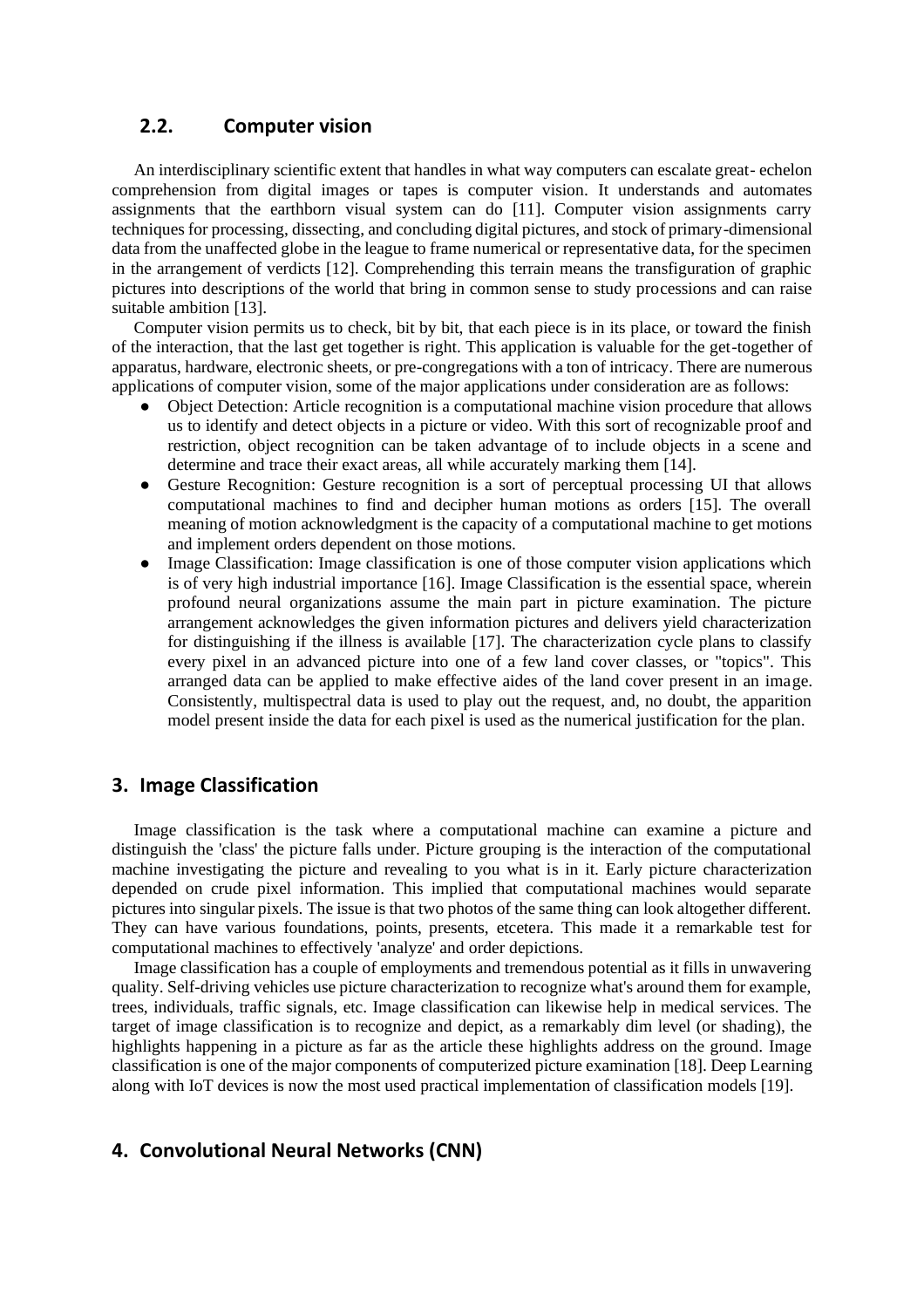CNN consists of several engineered layers of artificial neurons. The CNN's first echelon normally detects abecedarian features alike as reclining, erect, and canted edges. The affair of the first echelon is fed as input of the coming echelon, which excerpts more multifaceted attributes like corners and edges [20]. The convolutional neural network is a grade of deep learning systems that run dominant in prismatic computer vision jobs and attract interest across prismatic lines, including radiology [21]. The CNN is composed of several structure blocks, parallel as difficulty layers, pooling layers, and exhaustively connected layers, and is aimed to automatically determine spatial rankings of applications and functionalities through a backpropagation algorithm. Impropriety with the convolutional neural network's notions and advantages and limitations is essential to pull its possible to perfect radiologist performance [22]. Fig. 2 demonstrates the working of a general CNN model.



**Figure 2**: Convolutional Neural Networks model

Convolution is progressed where the network tries to entitle the input signal by applying what it has studied in the past. The taking labor signal is either passed on to the ensuing gentry [23]. Either the ensuing is subsampling Inputs from the complicacy gentry can be "smoothened" to reduce the delicacy of the defilements to noise and variations [24]. This smoothing process is called subsampling and can be achieved by taking norms or taking the most over a sample of the signal. The activation gentry controls how the signal flows from one gentry to the ensuing, emulating how neurons are fired in our brain [25]. Labor signals which are forcefully associated with old references would move another neuron, enabling signals to be propagated more effectively for recognition [26-27].

# **5. Image classification applications**

# **5.1. Traffic sign classification**

Traffic sign acknowledgment innovation is a basic part of the driver help framework as it predicts the ebb and flow driving climate. With the assistance of a traffic sign acknowledgment framework, the drivers do require consistently focusing out and about signs, and huge pressing factors and weaknesses can be decreased. Since the convolutional neural organization (CNN), has shown unprecedented order execution which can naturally acquire highlights gained from huge informational collections, it has been broadly utilized in the rush hour gridlock sign acknowledgment framework.

#### **Table 1**

Traffic Sign classification performance metric analysis for different methods and models

| <b>Authors</b>                                 | <b>Methods</b> | Performance metric |
|------------------------------------------------|----------------|--------------------|
| Lu, Y., Lu, J., Zhang, S., & Hall, P. (2018).  | CNN, attention | 90%                |
| Traffic signal detection and classification in | model          |                    |
| street views using an attention model [28].    |                |                    |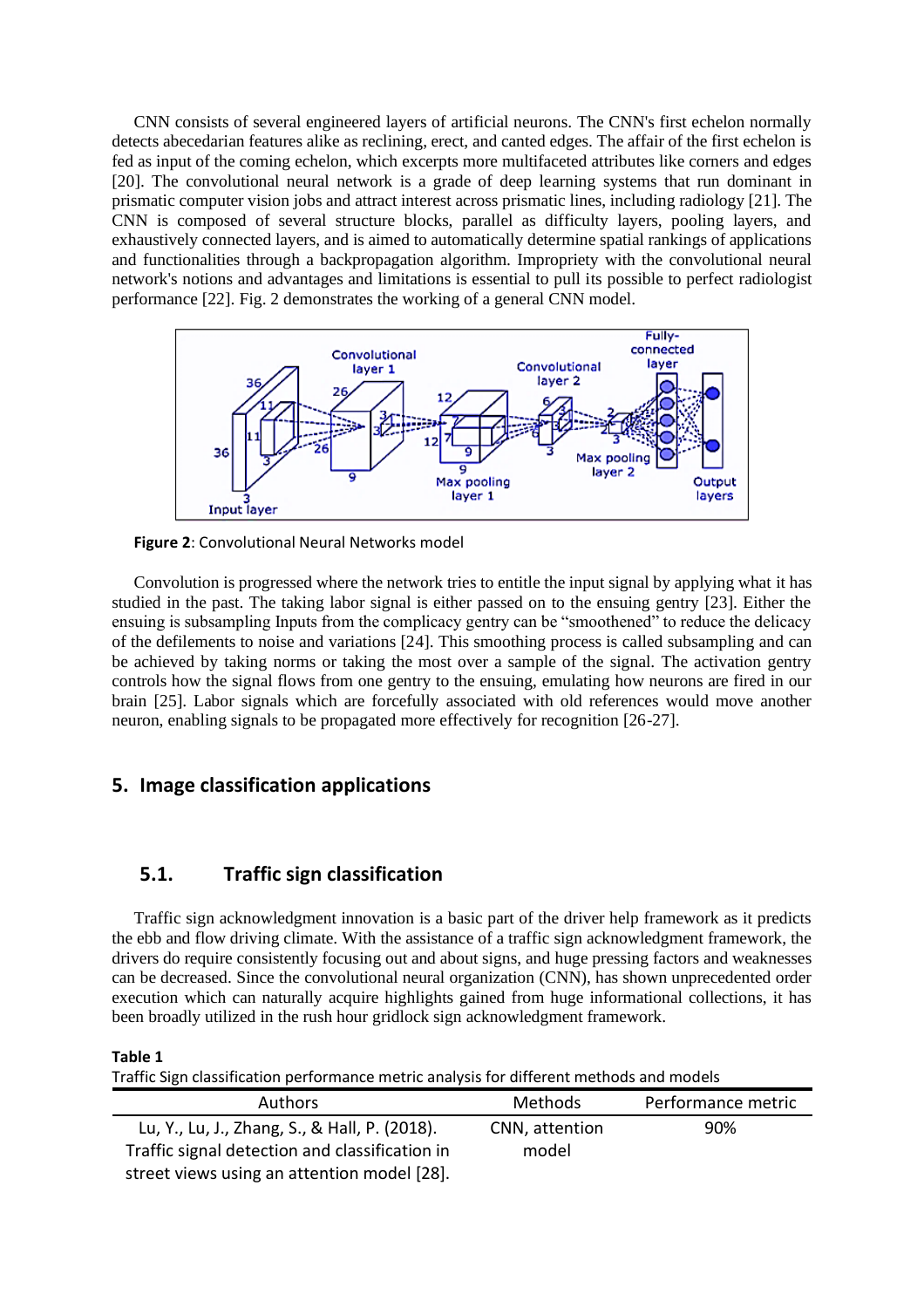| Chen, L., Zhao, G., Zhou, J., & Kuang, L.<br>(2017). Real-Time Traffic Sign Classification<br><b>Using Combined Convolutional Neural</b><br>Networks [29].               | CNN, MLP                                                              | 98.26% |
|--------------------------------------------------------------------------------------------------------------------------------------------------------------------------|-----------------------------------------------------------------------|--------|
| Saini, S., Nikhil, S., Konda, K. R.B, H. S., &<br>Ganeshan, N. (2017). An efficient vision-<br>based traffic light detection for vehicles<br>[30].                       | CNN, SVM                                                              | 99.03% |
| Inderpreet Singh, Sunil Kr. Singh, Sudhakar<br>Kumar, Kriti Aggarwal. (2021). Dropout-VGG<br>based Convolutional Neural Network for<br>Traffic Sign Categorization [31]. | <b>Dropout VGG</b><br>based<br>Convolutional<br><b>Neural Network</b> | 99.53% |

# **5.2. Plant species recognition**

Machine vision dependent on traditional picture handling strategies can be a helpful device for plant location and recognizable proof. Plant recognizable proof is required for weed identification, herbicide application, or other proficient synthetic spot splashing tasks. The way to fruitful recognition and recognizable proof of plants as species types is the division of plants from foundation pixel locales. Specifically, it is helpful to section singular leaves from the highest points of overhangs too.

#### **Table 2**

Plant species recognition performance metric analysis for different methods and models

| Authors                                                                                                                                                                      | Methods                                                  | Performance<br>metric |
|------------------------------------------------------------------------------------------------------------------------------------------------------------------------------|----------------------------------------------------------|-----------------------|
| Mehdipour Ghazi, M., Yanikoglu, B., &<br>Aptoula, E. (2017). Plant identification<br>using deep neural networks via<br>optimization of transfer learning<br>parameters [32]. | CNN, AlexNet, Transfer<br>Learning, VGCNet,<br>GoogleNet | 78.44%                |
| Grinblat, G. L., Uzal, L. C., Larese, M. G.,<br>& Granitto, P. M. (2016). Deep learning<br>for plant identification using vein<br>morphological patterns [33].               | CNN, Central Patch<br>Extraction, Vein<br>Segmentation   | 96.9%                 |
| Dyrmann, Mads, H. Karstoft and H.<br>Midtiby. (2016). Plant species<br>classification using deep convolutional<br>neural network [34].                                       | CNN, Batch<br>Normalization, Max<br>Pooling              | 98%                   |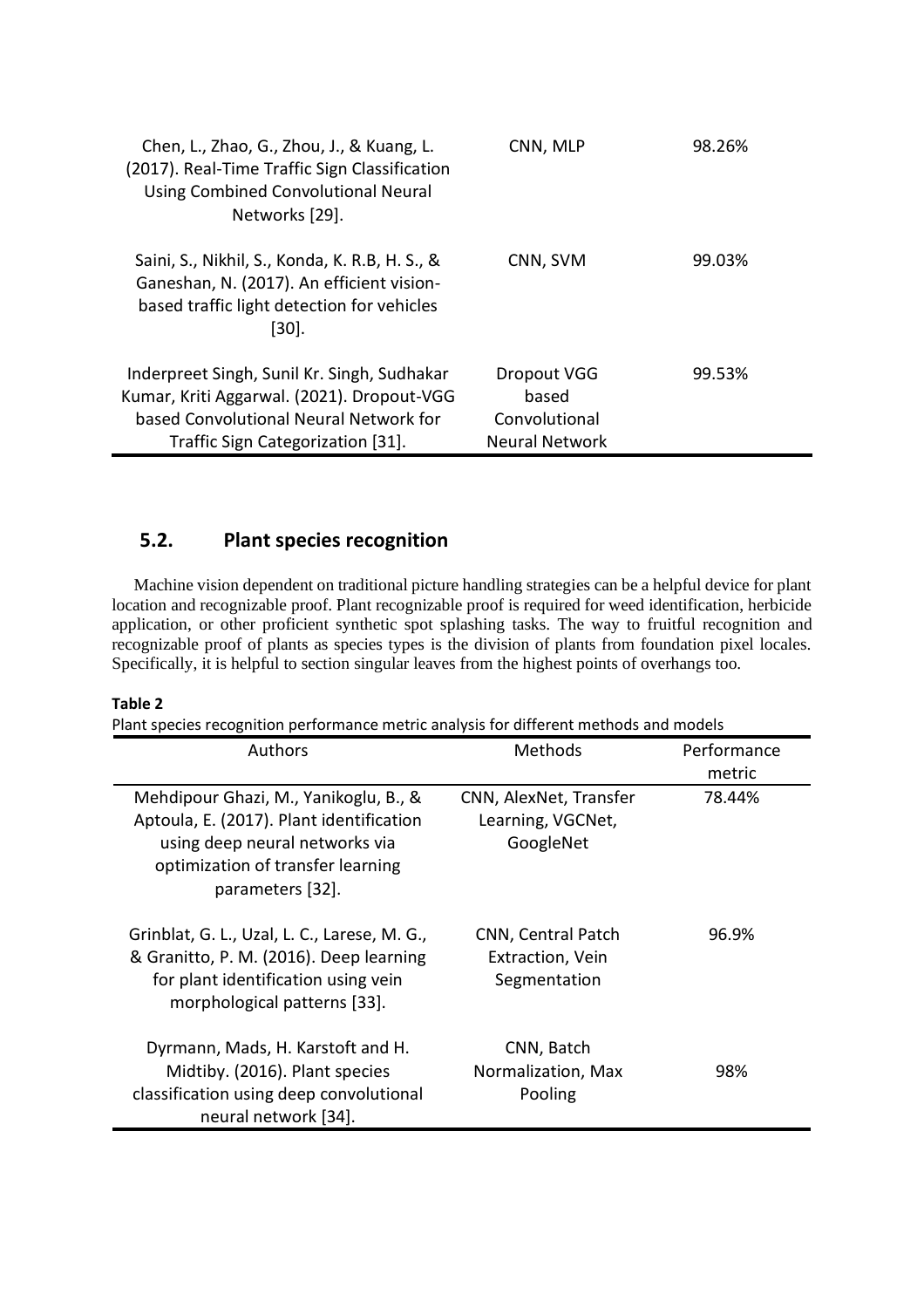#### **6. Open issues and future scope**

There are a few problems or open issues in image classifications that are in the way of achieving complete accuracy in a model [35]. Image classification puts forward a lot of challenges for us, some of them are included in the process of a video, optical character recognition, Adhoc image classification, and many more. A few points of view of one individual on camera can confound picture order arrangements that can show one individual as a few people [36]. Solutions must combine all media into single-individual media profiles. At the point when excess profiles are decreased, advanced examiners would then be able to depend on the created waitlist of profiles to discover suspects, leads, and casualties quicker [37-39]. Frequently cell phones contain screen captures of discussions from message applications that individuals use to report discussions. Picture-to-message acknowledgment is essential to figure out pictures where the imagined message should be searchable [40]. More applications or scopes that account to image classification are internet of things devices for smart cities which involve various machine learning applications [41].

CNN also has some open-ended problems, one of many difficulties in the field of CNN is to manage the change in the information present. The human visual framework can distinguish pictures under various points, under various foundations, under a few diverse lighting conditions. At the point when the articles are concealed partially by different items or hued, the human visual framework discovers signs and different snippets of data to recognize what we are seeing [42]. Making a ConvNet that can perceive objects at a similar level as people have been demonstrated is difficult. Regardless of where the article is available in the picture an all-around prepared ConvNet can distinguish the item present in the picture [43]. Be that as it may, assuming the article in the picture comprises pivots and scaling, the ConvNet will struggle to distinguish the item in the picture. It can be tackled by adding various varieties to the picture during the preparation cycle also called Data Augmentation. Fig 3. depicts the global image classification usage in the coming years [44].



**Figure3**: Global Image classification usage in the coming years

Image classification development has changed web-based portrayal with its applications in facialaffirmation, driverless vehicles, clinical ailment recognizing confirmation, and shockingly in the space of guidance. The destiny of picture affirmation applications is wide [45]. Extended reality has given a very surprising perspective to 'fantasizing with your eye open'. The gaming field has started using picture affirmation development joined with extended reality for their possible advantage, as it helps with outfitting gamers with a functional experience [46]. Clearly, engineers have an advantage as they can utilize picture affirmation in setting up useful gaming conditions and characters.

# **7. Conclusion**

An extensive study is performed on image classification, CNN, and its uses. Also, there are a lot of open issues that are further discussed. Deep learning-based ConvNets are under observation of the paper. All the factors are kept in mind and mentioned while discussing computer vision, and its uses in the current scenario involving the upcoming areas like IoT, AI, smart cities, etc. This paper gives a detailed study about as discussed in the paper, image classification is the process of putting images into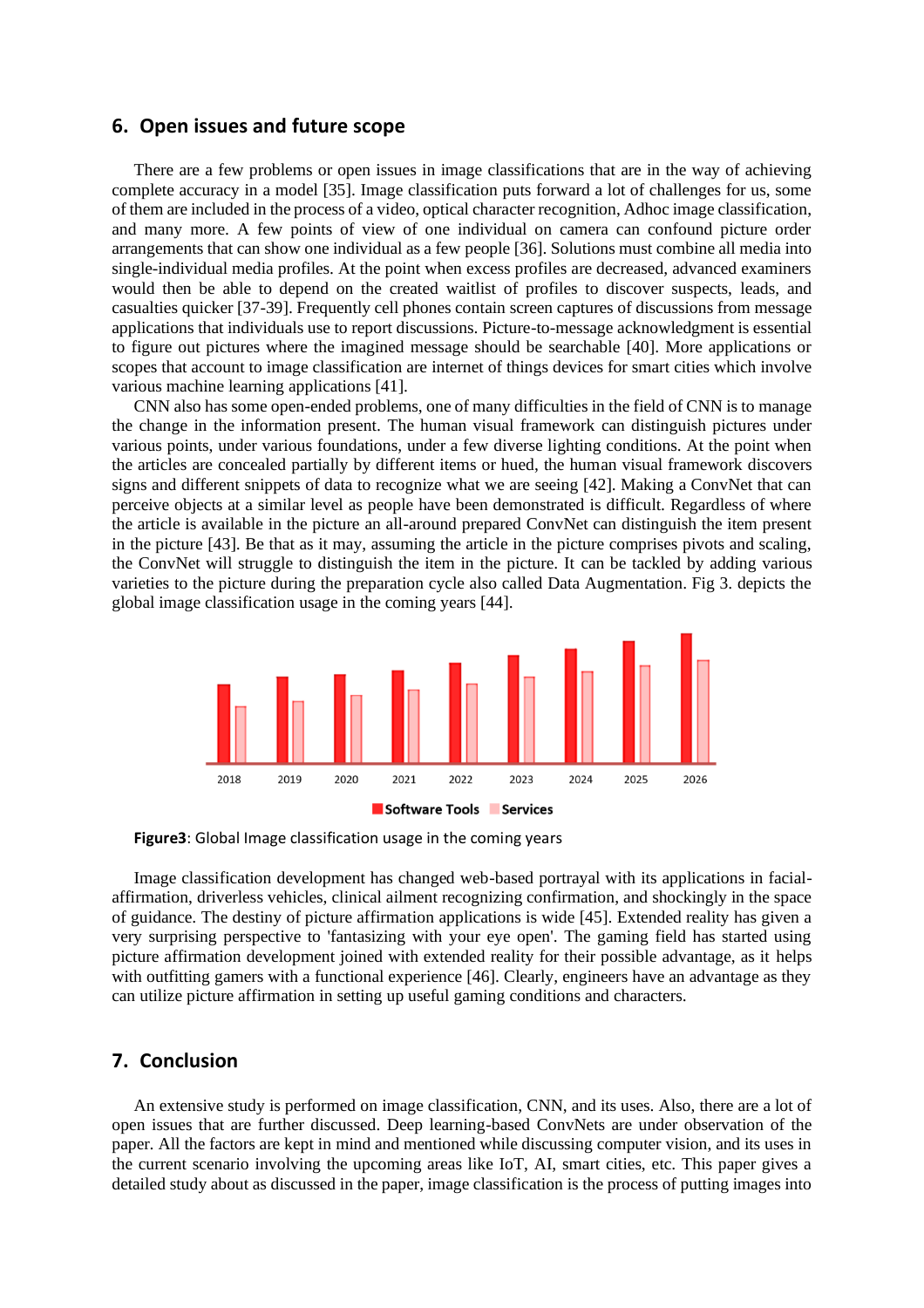categories and labeling groups of vectors or even pixels within an image based on particular aspects. CNN is utilized for image classification and recognition as a result of its high precision. The CNN follows a various leveled model which deals with advancing or progressing an organization, similar to a pipe, lastly gives out a completely associated layer where every one of the neurons is associated with each other and the yield is generated. In this paper, analysis is done for various image classification applications using deep learning methods. The applications include face recognition, traffic sign classification, and plant species recognition.

# **8. Acknowledgment**

We wish to acknowledge the help provided by the technical and support staff of the CCET ACM Student Chapter and the Department of Computer Science & Engineering, CCET (Degree Wing), Chandigarh. We would also like to show our deep appreciation to our supervisors who helped us in the finalization of our research paper.

# **9. References**

- [1] Harith Al-Sahaf, Ying Bi, Qi Chen, Andrew Lensen, Yi Mei, Yanan Sun, Binh Tran, Bing Xue & Mengjie Zhang (2019) A survey on evolutionary machine learning, Journal of the Royal Society of New Zealand, 49:2, 205-228, DOI: 10.1080/03036758.2019.1609052
- [2] Sunil Sharma, Sunil Singh, and Subhash Panja, "Human Factors of Vehicle Automation", In: Autonomous Driving and Advanced Driver-Assistance Systems (ADAS), Taylor & Francis Group (CRC Press), Chapter 15, 2021.
- [3] SK Singh, K Kaur, A Aggarwal, D Verma, "Achieving High Performance Distributed System: Using Grid Cluster and Cloud Computing", Int. Journal of Engineering Research and Applications (IJERA), 5(2), pp 59-67, 2015
- [4] SK Singh, RK Singh, MPS Bhatia, "Performance evaluation of hybrid reconfigurable computing architecture over symmetrical FPGAs", International Journal of Embedded Systems and Applications 2 (3), 107-116, 2012.
- [5] S Gupta, SK Singh, R Jain, Analysis and optimisation of various transmission issues in video streaming over Bluetooth, International Journal of Computer Applications 11 (7), 44-48, 2010
- [6] Ramesh, A., Kambhampati, C., Monson, J., & Drew, P. (2004). Artificial intelligence in medicine. Annals of The Royal College of Surgeons of England, 86(5), 334–338. doi:10.1308/147870804290
- [7] G. Biswas, T. Linden, A. Rao Padala and P. Bose, "Globe-Trotter: An Intelligent Flight Itinerary Planner" in IEEE Intelligent Systems, vol. 11, no. 02, pp. 56-64, 1989.doi: 10.1109/64.24922
- [8] Feigenbaum, E. "The Art of Artificial Intelligence: Themes and Case Studies of Knowledge Engineering." IJCAI (1977).
- [9] LeCun, Y., Bengio, Y. & Hinton, G. Deep learning. Nature 521, 436–444 (2015). https://doi.org/10.1038/nature14539
- [10]Schmidhuber, J. (2015). Deep learning in neural networks: An overview. Neural Networks, 61, 85–117. doi:10.1016/j.neunet.2014.09.003
- [11] Singh, K. S. (2021). Linux Yourself (1st ed.). Routledge.
- [12]Zheng, N., Loizou, G., Jiang, X., Lan, X., & Li, X. (2007). Computer vision and pattern recognition. International Journal of Computer Mathematics, 84(9), 1265–1266. doi:10.1080/00207160701303912
- [13]R. A. Jarvis, "A Perspective on Range Finding Techniques for Computer Vision," in IEEE Transactions on Pattern Analysis and Machine Intelligence, vol. PAMI-5, no. 2, pp. 122-139, March 1983, doi: 10.1109/TPAMI.1983.4767365.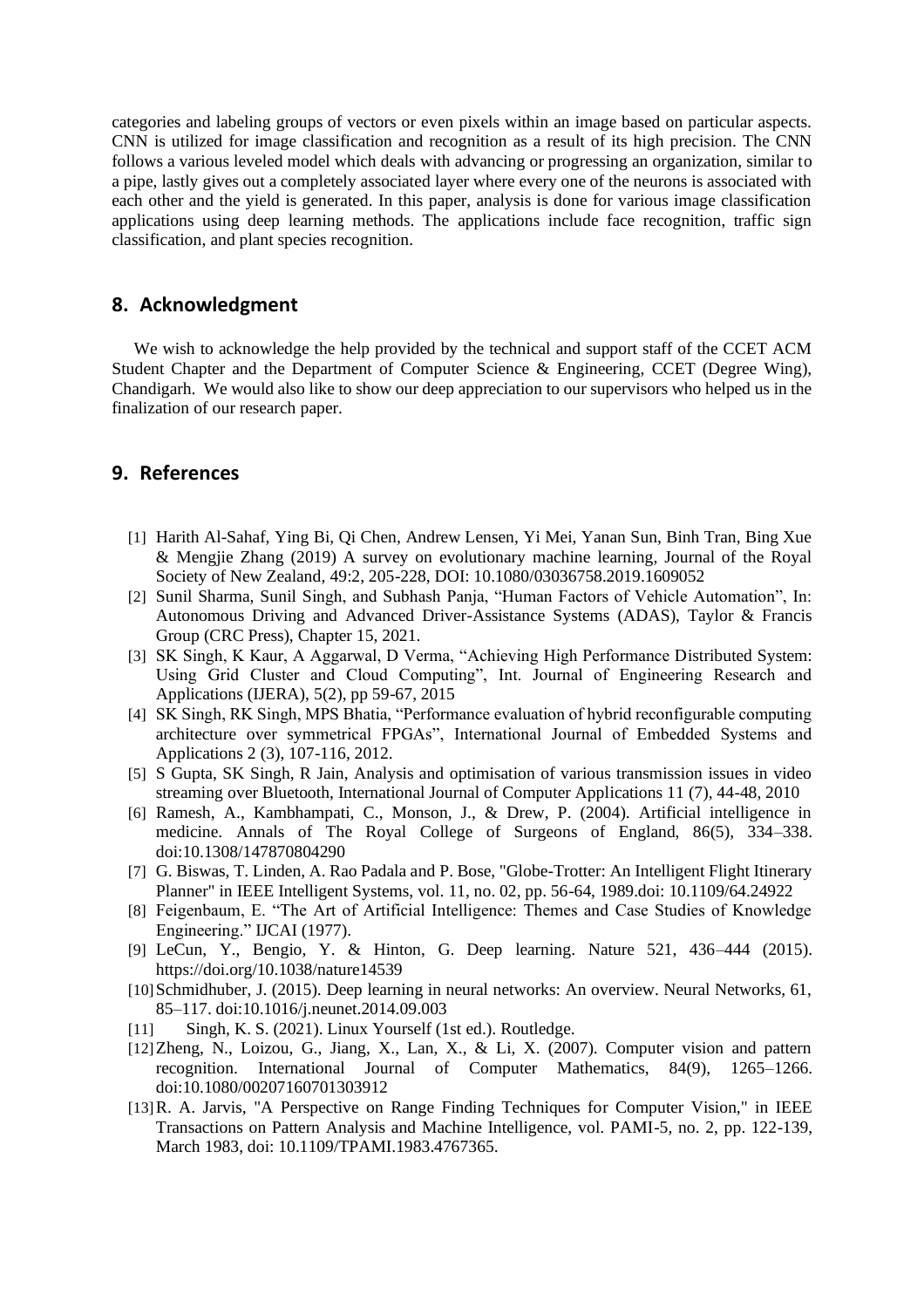- [14]C. P. Papageorgiou, M. Oren and T. Poggio, "A general framework for object detection," Sixth International Conference on Computer Vision (IEEE Cat. No.98CH36271), 1998, pp. 555-562, doi: 10.1109/ICCV.1998.710772.
- [15]S. Mitra and T. Acharya, "Gesture Recognition: A Survey," in IEEE Transactions on Systems, Man, and Cybernetics, Part C (Applications and Reviews), vol. 37, no. 3, pp. 311-324, May 2007, doi: 10.1109/TSMCC.2007.893280.
- [16]Lu, D., & Weng, Q. (2007). A survey of image classification methods and techniques for improving classification performance. International Journal of Remote Sensing, 28(5), 823–870. doi:10.1080/01431160600746456
- [17] R. M. Haralick, K. Shanmugam and I. Dinstein, "Textural Features for Image Classification," in IEEE Transactions on Systems, Man, and Cybernetics, vol. SMC-3, no. 6, pp. 610-621, Nov. 1973, doi: 10.1109/TSMC.1973.4309314.
- [18]Sitaula, C., Hossain, M.B. Attention-based VGG-16 model for COVID-19 chest X-ray image classification. Appl Intell 51, 2850–2863 (2021). https://doi.org/10.1007/s10489-020-02055-x
- [19] A. Mishra, B. B. Gupta, D. Peraković, F. J. G. Peñalvo and C. -H. Hsu, "Classification Based Machine Learning for Detection of DDoS attack in Cloud Computing," 2021 IEEE International Conference on Consumer Electronics (ICCE), 2021, pp. 1-4, doi: 10.1109/ICCE50685.2021.9427665.
- [20]Yin, W., Kann, K., Yu, M., & Schütze, H. (2017). Comparative study of CNN and RNN for natural language processing. arXiv preprint arXiv:1702.01923.
- [21]Yamashita, R., Nishio, M., Do, R.K.G. et al. Convolutional neural networks: an overview and application in radiology. Insights Imaging 9, 611–629 (2018). https://doi.org/10.1007/s13244- 018-0639-9
- [22]Kaiming He, Georgia Gkioxari, Piotr Dollar, Ross Girshick; Proceedings of the IEEE International Conference on Computer Vision (ICCV), 2017, pp. 2961-2969
- [23]Ren, S., He, K., Girshick, R., & Sun, J. (2016). Faster R-CNN: towards real-time object detection with region proposal networks. IEEE transactions on pattern analysis and machine intelligence, 39(6), 1137-1149.
- [24]Wang, L., Li, L., Li, J., Li, J., et al (2018). Compressive sensing of medical images with confidentially homomorphic aggregations. IEEE Internet of Things Journal, 6(2), 1402-1409.
- [25] Masud, M., Hossain, M. S., Alhumyani, H., Alshamrani, S. S., Cheikhrouhou, O., Ibrahim, S., ... & Gupta, B. B. (2021). Pre-trained convolutional neural networks for breast cancer detection using ultrasound images. ACM Transactions on Internet Technology (TOIT), 21(4), 1-17.
- [26] Adil, K., Jiang, F., Liu, S., Grigoriev, A., et al. (2017). Training an agent for fps doom game using visual reinforcement learning and vizdoom. International Journal of Advanced Computer Science and Applications, 8(12).
- [27] Zou, L., Sun, J., Gao, M., Wan, W., et al (2019). A novel coverless information hiding method based on the average pixel value of the sub-images. Multimedia tools and applications, 78(7), 7965-7980.
- [28]Lu, Y., Lu, J., Zhang, S., & Hall, P. (2018). Traffic signal detection and classification in street views using an attention model. Computational Visual Media, 4(3), 253-266. https://doi.org/10.1007/s41095-018-0116-x
- [29]Chen, L., Zhao, G., Zhou, J., & Kuang, L. (2017). Real-Time Traffic Sign Classification Using Combined Convolutional Neural Networks. 2017 4th IAPR Asian Conference on Pattern Recognition (ACPR). doi:10.1109/acpr.2017.12
- [30]S. Saini, S. Nikhil, K. R. Konda, H. S. Bharadwaj and N. Ganeshan, "An efficient vision-based traffic light detection and state recognition for autonomous vehicles," 2017 IEEE Intelligent Vehicles Symposium (IV), 2017, pp. 606-611, doi: 10.1109/IVS.2017.7995785.
- [31]Inderpreet Singh, Sunil Kr. Singh, Sudhakar Kumar, Kriti Aggarwal. (2021). Dropout-VGG based Convolutional Neural Network for Traffic Sign Categorization. In: 2nd Congress on Intelligent Systems. CIS 2021. Lecture Notes on Data Engineering And Communication Technologies. Springer, Singapore.
- [32]Mehdipour Ghazi, M., Yanikoglu, B., & Aptoula, E. (2017). Plant identification using deep neural networks via optimization of transfer learning parameters. Neurocomputing, 235, 228– 235. doi:10.1016/j.neucom.2017.01.018